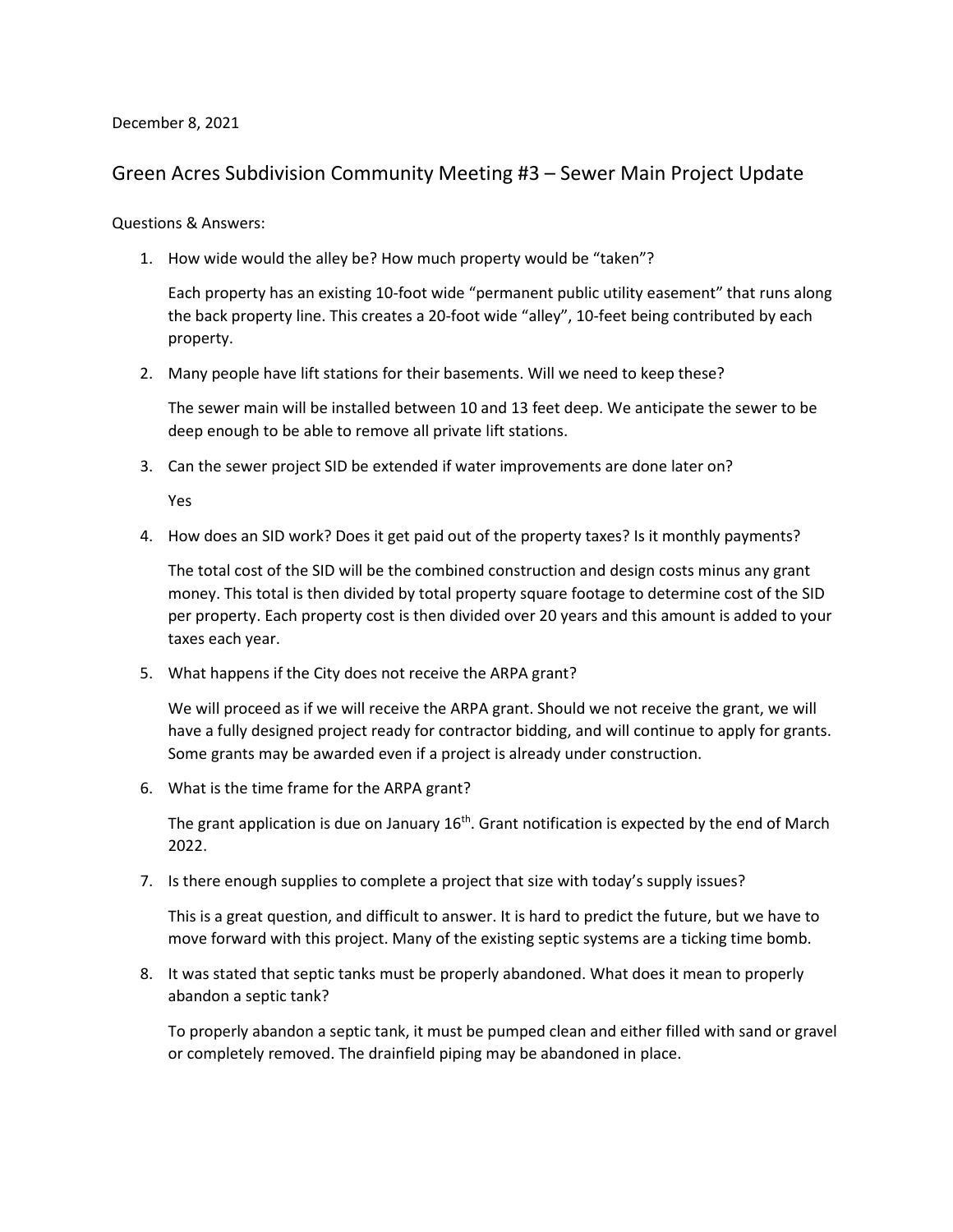9. Will we be able to access our homes during construction?

Definitely. Maintaining access to residences and businesses is a standard requirement for all projects.

10. Will street surfaces be repaired/replaced/improved regardless of which sewer alignment we choose?

This will depend on what the Green Acres community chooses to do. The presented cost estimates currently do not include improvements to the street surface aside from patching streets directly over the sewer alignment in the street.

11. Are there any cost savings for doing water improvements at the same time as the sewer installation?

Yes. Performing water and sewer improvements simultaneously will save costs associated with hiring two separate contractors at different times, potential inflation costs on work and materials pushed out into the future, as well as digging up the streets multiple times.

12. What should we do if our septic system fails before the sewer main is completed?

Contact us and we will work with you and the County Sanitarian to keep your house up and running on some temporary solution until the sewer is installed. You will not be required to replace your septic system if it fails before the project is complete.

13. What if someone has a newer septic system? Would that property need to connect to the sewer main? And do they pay some minimum fee even if not connected?

City code states residents have 90 days from the completion of construction to connect to new City infrastructure. You will be required to connect within 90 days. There is a minimum sewer fee of \$18.94/month for every sewer service stub, whether you are connected to it on not.

14. Would our costs for connecting our house to the sewer main be included in the SID?

No. The cost to connect your home to the sewer main is separate from the SID cost. This is because the plumbing inside your house and all the way to the sewer main is considered private in Livingston.

15. There was a comment about waiving some connection fee. What fee and will it still be waived?

The City has a required sewer tap fee of around \$100. This fee will be waived since the City will be installing a brand new main and performing all of the new taps.

16. Can we pay off our SID cost early if we are financially able?

Yes. There is no penalty to pay this off early. Also, if you happen to move before the SID payment is complete, the payment will stay with the property and will be transferred to the next property owner.